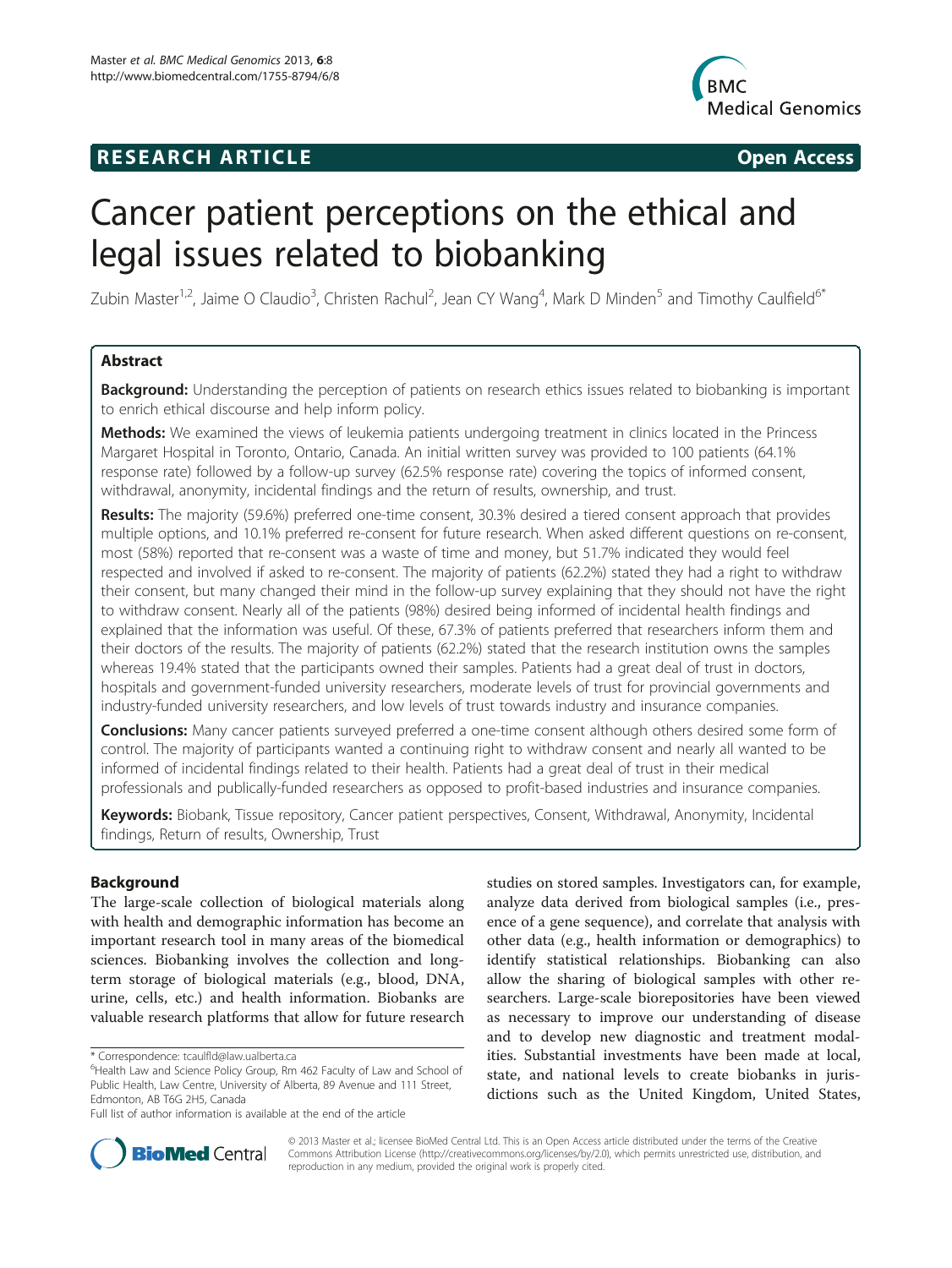Sweden, Iceland, Canada, Denmark, Finland, and several other countries [[1-4](#page-8-0)].

Biobanks have generated a range of ethical and legal challenges related to privacy, informed consent [\[5](#page-8-0)], control and ownership [\[6,7](#page-8-0)], withdrawal of samples and consent [[8\]](#page-9-0), commercialization, return of results and incidental findings [[9\]](#page-9-0), and research governance. Indeed, these issues have generated much policy debate and have already resulted in several public controversies regarding informed consent [[10-12](#page-9-0)], commercialization [[13\]](#page-9-0), and control, and ownership [[14-16](#page-9-0)]. Gaining a greater understanding of the perspectives of different stakeholders, including patients who provide biological samples and health information to biobanks can offer insight into the nature and drivers of these ethical controversies, inform policy development, and assist in public engagement.

While there are many studies evaluating public and patient perspectives on biobanking, only a few capture the views of Canadians [\[17](#page-9-0)-[21\]](#page-9-0) and even fewer capture those of patients. Because patients may be more invested in research and have different expectations than the general public [[22](#page-9-0)], gaining an understanding of the views of this population will help to provide insight into the breadth of perspectives relevant to biobanking. In this study, we performed a survey of leukemia patients receiving treatment at Princess Margaret Hospital's Hematology Oncology Clinic on several issues related to biobanking, including informed consent, withdrawal, anonymity, return of results, ownership, privacy, and trust. Patients were provided with written surveys during an initial visit and the same survey was provided six months later in order to determine whether their views had changed on various ethical and legal issues regarding biorepository research. A six month period provided sufficient time for patients to receive treatment and interact with physicians and clinic staff, which may have influenced their views about biobanking and participation in research.

# Methods

# Research setting

As part of a large research study designed to understand the perspectives of different Canadian stakeholder groups on biobanking, we recruited 100 patients from June 22 to October 12, 2011 who received treatment for leukemia at six different hematology-oncology clinics at Princess Margaret Hospital in Toronto, Ontario, Canada. Patients were receiving chemotherapy or other treatment for leukemia and some were in remission. As two of the authors (MM and JW) are co-directors of the Princess Margaret Hospital Hematologic Malignancy Tissue Bank, patients participating in this bank were invited to participate in our survey as a convenience sample. All patients were 16 years of age or older, and the majority lived in the Greater Toronto Area and surrounding municipalities although a few lived in Northern Ontario. The Greater Toronto Area has a multicultural and multiethnic population.

Patients were informed by their attending hematologist that a researcher (JC) might approach them to participate in the biobank survey. A short consent form explaining the study was provided along with a verbal explanation. After consent was obtained, patients were left with the survey to complete and a copy of the informed consent form. This project received research ethics approval from the University of Alberta Research Ethics Board (MS2\_Pro00021037) and the University Health Network Research Ethics Board (11-0380-BE) prior to patient enrolment.

A total of 100 out of 156 patients participated by completing the initial survey providing a response rate of 64.1%. Patients were given ample time to fill out the survey and most were completed while the patient was still in the clinic; two patients completed the questionnaire at home and returned it by mail. Seventy eight patients that participated in the survey had already consented for their samples to be deposited in the Princess Margaret Hospital Hematologic Malignancy Tissue Bank (REB 01-0573-C) at the time the survey was given to them. At the time of recruitment for the initial survey, patients were also asked if they would agree to participate in a follow-up survey six months later. Of the 72 patients who provided consent to complete a follow-up survey, only 45 returned a completed follow-up survey giving a response rate of 62.5%. Of the 100 patients participating in the initial survey, 60 were male and 40 were female. For the follow-up survey, 27 males and 18 females participated thereby maintaining the 60–40 male to female ratio in both the initial and follow-up surveys.

# Survey design and analysis

This survey is part of a larger initiative designed to understand and compare the opinions of different stakeholders, including the public [\[22\]](#page-9-0), on a breath of research ethics topics related to biobanking. Survey questions were designed based on (1) a systematic search of the published academic literature in order to identify the ethical and legal challenges associated with biobanking [[23\]](#page-9-0), and (2) an analysis of specific surveys on the ethical and legal issues associated with biobanking. Interviewers at the University of Alberta's Population Research Laboratory pre-tested the survey with 20 Albertans from May 9-11, 2011 [[22\]](#page-9-0).

This study aimed to explore the perspectives of patients undergoing leukemia treatment where most of the patients participated in a local biobanking project. The survey had nine questions containing multiple parts with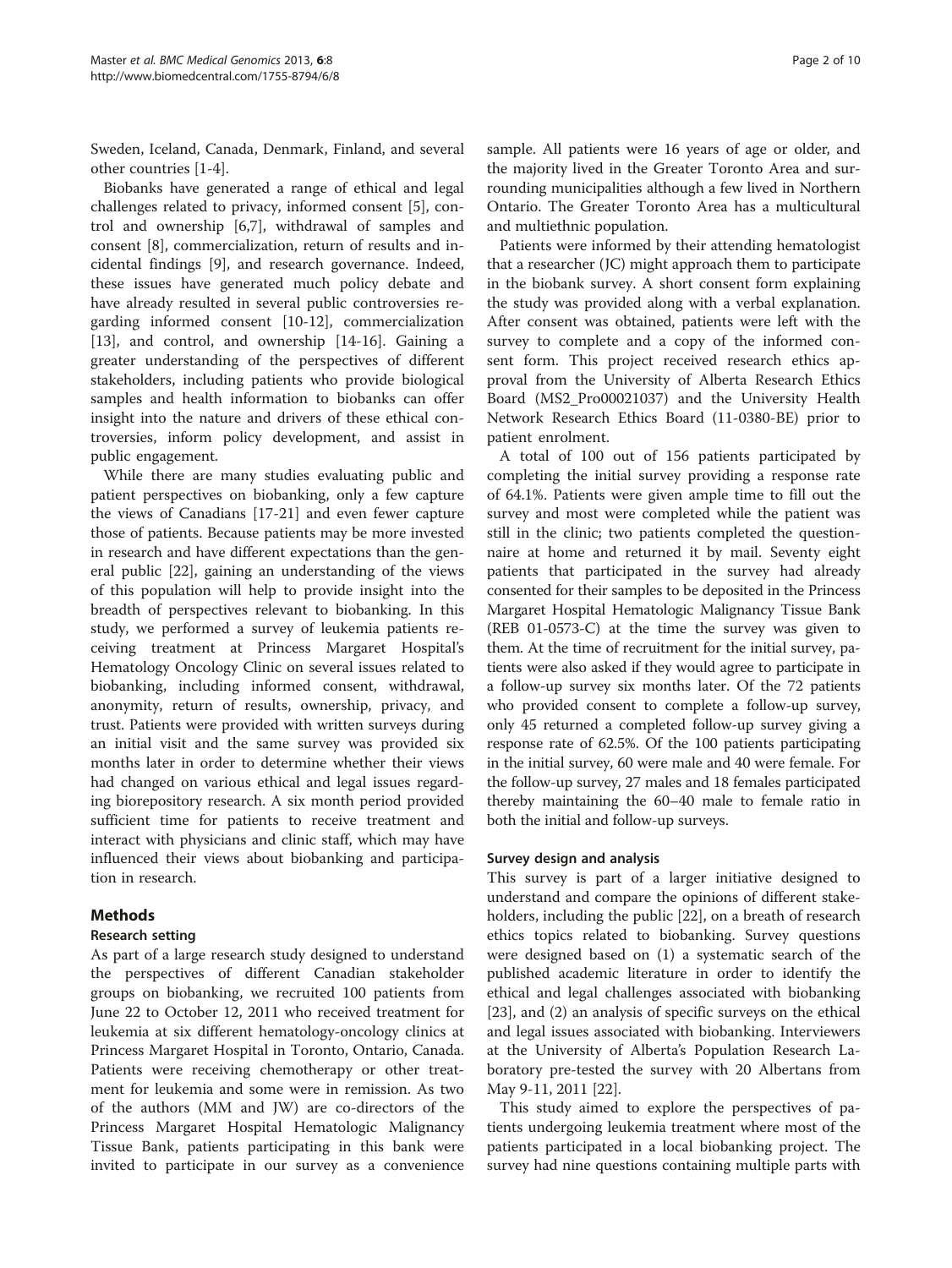either fixed choices or 4 or 5-point Likert scale responses. A copy of the questionnaire is available online as Additional file [1](#page-8-0).

Recruitment of patients and the collection of responses for the initial and follow-up surveys were done in Toronto, and subsequent analysis was performed by researchers affiliated with the University of Alberta. No patient identifying information was sent to researchers at the University of Alberta. Comparisons between the initial and follow-up surveys were done only for those participants that completed both surveys.

#### Statistical analysis

Data were tabulated and analyzed using IBM SPSS 19 for Windows. To determine statistical relevance, Pearson's Chi-Square  $(\chi^2)$  Tests were performed as we aimed to determine whether our observed sample of nominal scale data conformed to an expected distribution. Statistical significance was determined where the null-hypothesis (no difference in categories) was rejected with a  $p < 0.05$ . In order to maintain statistical accuracy, responses where participants chose more than one response or failed to respond were not included in the final count when performing statistical analysis.

As only 45 of the initial 100 patients completed the follow-up survey we wanted to determine whether there was a potential bias due to non-response. We compared responses between those who completed the follow-up survey with those who did not. Chi-Square tests did not yield any significant differences in the responses of these two groups, and therefore, we do not suspect a response bias.

# Results

#### Consent

We first set out to determine patients' preferences on informed consent for biobanking, asking them to choose one of three consent models: (a) specific/re-consent, (b) one-time general consent, and (c) tiered consent. From our initial set of survey responses, we found that out of 89 patients that responded, 59.6% preferred onetime consent while 30.3% preferred a tiered approach,

and 10.1% preferred to re-consent for every future research project ( $\chi^2$  = 32.989, df = 2, p < 0.001) (Table 1). Of the 45 participants that completed both initial and follow-up surveys, a significant number of responses changed  $(n = 20)$ , such that slightly more participants preferred one-time consent and fewer preferred tiered consent ( $\chi^2$  = 47.356, df = 3, p < 0.001) (Table 1).

To further understand patient views on informed consent, we asked participants about their views specific to re-consenting. Approximately 58% of patients agreed or strongly agreed that it was a waste of time and money while 36.6% disagreed or strongly disagreed ( $\chi^2$  = 22.108,  $df = 4$ ,  $p < 0.001$ ) (Figure [1](#page-3-0)). Patients had a range of opinions when asked whether they would feel bothered by re-consenting with differences not being statistically significant ( $\chi^2$  = 5.976, df = 4, p = 0.201). When patients were asked if they would have more control if asked to re-consent, about 21.4% disagreed, 30% agreed, and 34.5% were indifferent (Figure [1\)](#page-3-0). Only 7.1% either strongly agreed or strongly disagreed indicating that only a few patients had strong views on the topic of control  $(x^{2} = 26.833, df = 4, p < 0.001)$ . Approximately 40% of patients reported that they agreed or strongly agreed on having greater trust in a study if they were allowed to re-consent, 33.7% were indifferent, while 26.7% disagreed or strongly disagreed ( $\chi^2$  = 18.651, df = 4,  $p = 0.001$ ). Lastly, when we asked patients if they would feel respected and involved if they were asked to reconsent, a significant 51.7% agreed or strongly agreed while 18.4% disagreed or strongly disagreed ( $\chi^2$  = 27.540, df = 4,  $p < 0.001$ ) (Figure [1\)](#page-3-0). Follow-up survey responses showed that more patients had less trust in the study ( $\chi^2$  = 44.260,  $df = 25$ ,  $p = 0.01$ ) and fewer felt respected and involved  $(\chi^2 = 41.127, df = 25, p = 0.022)$  than what was reported by participants in the initial survey (data not shown).

#### Withdrawal

On the topic of withdrawing consent, we found that 62.6% of patients wanted to have the right to withdraw their sample and health information from a biobank  $(\chi^2 = 6.313, df = 1, p = 0.012, n = 99)$  (Table [2\)](#page-3-0). A particularly

|  |  |  |  |  |  |  | Table 1 Patient preferences of different informed consent approaches for biobanking |
|--|--|--|--|--|--|--|-------------------------------------------------------------------------------------|
|--|--|--|--|--|--|--|-------------------------------------------------------------------------------------|

| iawie i i autoill pieleithegy yn annerent mhyrmea twnyent approachty ivr wiowanning                                                                                                |                             |      |                            |      |                         |      |  |  |
|------------------------------------------------------------------------------------------------------------------------------------------------------------------------------------|-----------------------------|------|----------------------------|------|-------------------------|------|--|--|
| Type of consent                                                                                                                                                                    | Initial survey<br>responses |      | Follow-up survey responses |      |                         |      |  |  |
|                                                                                                                                                                                    | $(n = 89)$                  | %    | Initial<br>$(n = 43)$      | $\%$ | Follow-up<br>$(n = 43)$ | $\%$ |  |  |
| <b>Re-consent:</b> The researchers should ask you for your permission to use them every time<br>they would like to do a new study                                                  |                             | 10.1 |                            | 9.3  | 5                       | 11.6 |  |  |
| <b>One time consent:</b> The researchers should only ask for your permission to use them once,<br>thus allowing researchers to use them for as many studies as they would like     | 53                          | 59.6 | 29                         | 67.4 | 31                      | 72.1 |  |  |
| <b>Tiered consent:</b> The researchers should provide you with options regarding the types of<br>studies your stored samples and health information could and could not be used in | 27                          | 30.3 | 10                         | 23.3 |                         | 16.3 |  |  |

Due to rounding, totals may not equal 100%.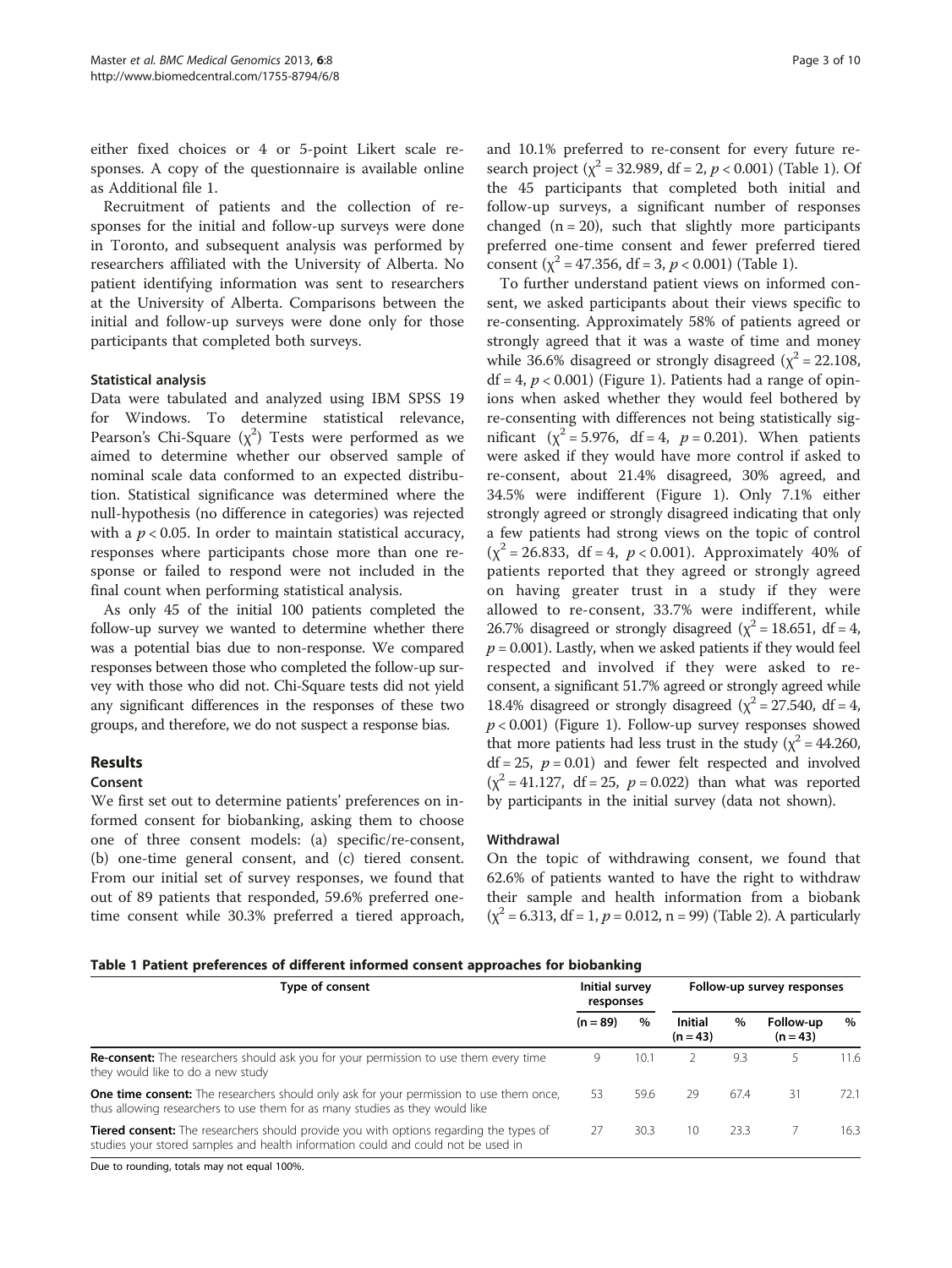<span id="page-3-0"></span>

interesting finding was that 77.3% of participants changed their response on withdrawal in the follow-up survey (data not shown). This resulted in a significant proportion of patients moving from wanting to have a right to withdraw to deciding that they should not have a right to withdraw consent for future medical research ( $\chi^2$  = 12.259, df = 4,  $p = 0.016$  (Table 2).

#### Anonymity

In order to understand cancer patient perspectives on anonymity, we asked patients whether it was more important to have a sample anonymized (described as no way to trace back to donor) or de-identified (described as researchers do not readily know who the sample belongs to, but there is a way to trace it back to the participant). The results were split: 54.6% of participants desired samples to be anonymized while 45.4% desired de-identification of samples; this difference was not statistically significant ( $\chi^2$  = 0.835, df = 1, p = 0.361, n = 97). The follow-up survey showed an increase in the number of participants desiring samples to be anonymized instead of de-identified, but these changes were not statistically significant ( $\chi^2$  = 3.85, df = 2, p = 0.146).

#### Return of results

Patients were presented with a scenario in which researchers discovered incidental findings related to their health, but unrelated to the initial study. They were asked how researchers should handle this situation: do nothing, inform them, inform their doctor, or inform both them and their doctor. Of the 98 participants that provided responses, only 2% indicated that nothing should be done and 8.2% preferred to know themselves (Table [3](#page-4-0)). Many patients (22.4%) preferred instead that researchers should notify their physician while most of the patients (67.3%) preferred that researchers should inform both them and their doctor ( $\chi^2$  = 102.327, df = 3,  $p < 0.001$ ).

#### Public health surveillance

We asked participants how they would feel if a policy was put in place that allowed a public health worker to analyze their health information and mail information to them related to potential chronic health risks (e.g., an increased risk of diabetes). We found that the majority (82.9%) agreed or strongly agreed that the information would be useful ( $\chi^2$  = 79.298, df = 4, p < 0.001) while only

|  |  |  | Table 2 Patient perspectives on the right to withdraw informed consent |  |
|--|--|--|------------------------------------------------------------------------|--|
|--|--|--|------------------------------------------------------------------------|--|

| Do you think you should have | Initial survey responses |      | Follow-up survey responses |      |                      |      |  |  |
|------------------------------|--------------------------|------|----------------------------|------|----------------------|------|--|--|
| the right to withdraw:       | $(n = 99)$               | %    | Initial $(n = 44)$         | %    | Follow-up $(n = 44)$ | $\%$ |  |  |
| Yes                          |                          | 62.6 |                            | 61.4 |                      | 52.3 |  |  |
| No                           |                          | 37.4 |                            | 38.6 |                      | 47.7 |  |  |

Due to rounding, totals may not equal 100%.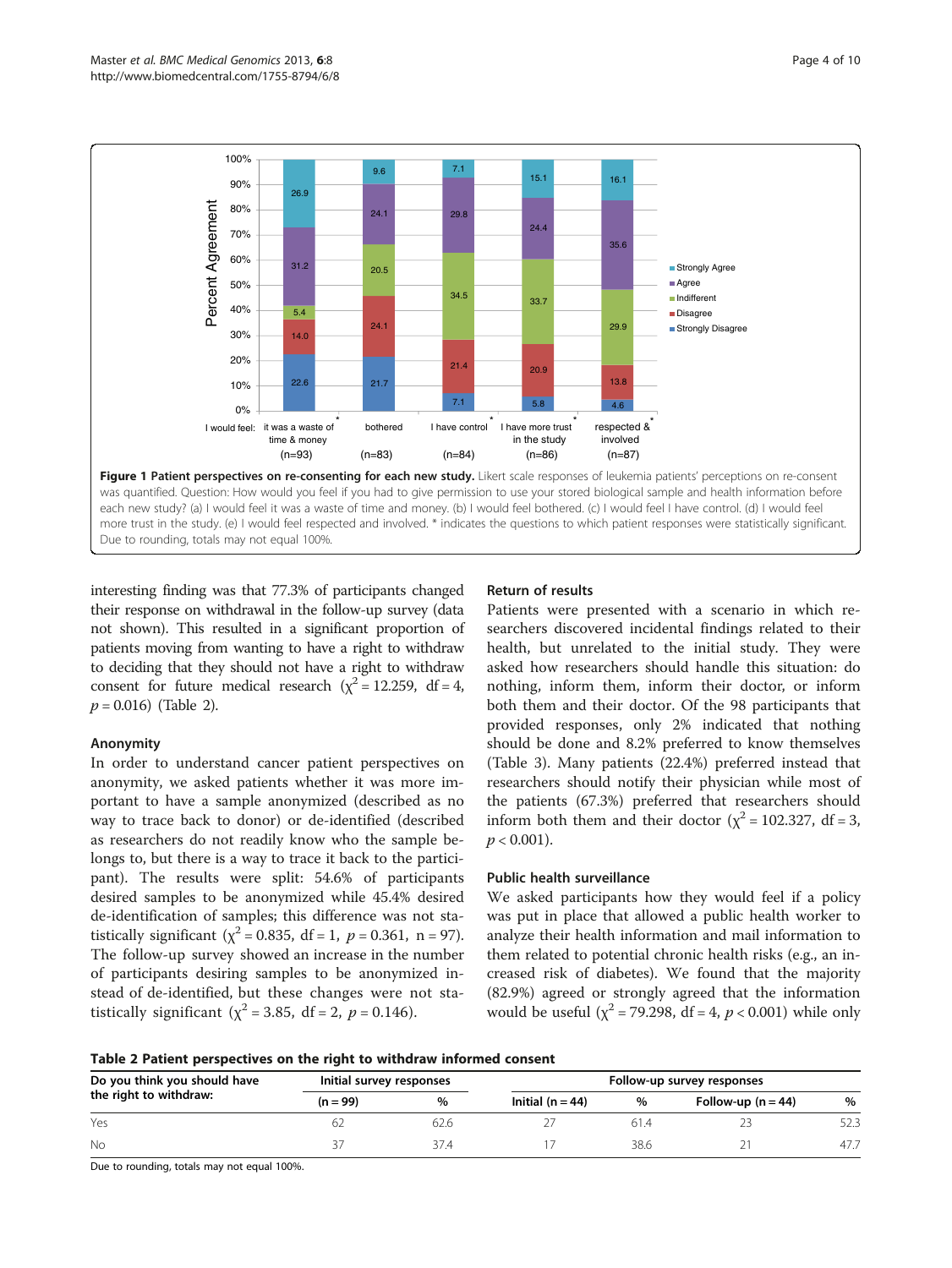<span id="page-4-0"></span>Table 3 Patient preferences on the return of incidental findings

| What do you think researchers                     | Initial survey responses |      |  |  |
|---------------------------------------------------|--------------------------|------|--|--|
| should do upon discovering<br>health information? | $(n = 98)$               | %    |  |  |
| Nothing                                           | 2                        | 2.0  |  |  |
| Tell me                                           | 8                        | 8.2  |  |  |
| Tell my doctor                                    | 22                       | 22.4 |  |  |
| Tell both myself and my doctor                    | 66                       | 673  |  |  |

Due to rounding, totals may not equal 100%.

20.5% agreed or strongly agreed it would be a waste of time and a poor use of resources ( $\chi^2 = 21.880$ , df = 4,  $p < 0.001$ ) (Figure 2). More participants (50.6%) disagreed or strongly disagreed that their privacy would be invaded ( $\chi^2 = 16.578$ , df = 4,  $p = 0.002$ ) (Figure 2). A significant number of responses changed in the followup survey for two areas. Half of the 44 participants who completed the follow-up survey changed their mind resulting in about a 10% decrease of participants who agreed or strongly agreed that the information would be useful  $(\chi^2 = 51.075, df = 25, p = 0.002)$ . Additionally, in the follow-up survey, the majority of participants changed their minds resulting in 10% greater response of disagreeing or strongly disagreeing that returning health results was a waste of time and a poor use of resources  $(\chi^2 = 61.140, df = 25, p < 0.001).$ 

#### Ownership and decision-making

To assess perspectives on ownership, we asked participants who they believe owned banked samples: the

participant, the researcher conducting the research, the institution where the research is being conducted, or the funder(s) of the research. Of the 98 responses received in the initial survey, the majority of participants (62.2%) stated that the research institution owned the samples. But a significant minority reported that research participants (19.4%) or the researcher (16.3%) owned the samples. Only 2% explained that the funder owned the samples  $(\chi^2 = 79.224, df = 3, p < 0.001)$ .

On a similar line of questioning, we asked patients if they had a continuing right to decide what is done with their samples. Of the 95 responses collected in the initial survey, 55.8% indicated they should have the right to decide what is done with their samples ( $\chi^2$  = 1.274, df = 15,  $p < 0.259$ ).

# Trust

The final question of the survey asked patients about their levels of trust in different actors and their organizations in regards to the care and use of their confidential health information. Patients were able to indicate whether they trusted different individuals or organizations "A great deal," "Somewhat," or "Not at all," or they were able to respond as "Don't know." Patients had a great deal of trust in doctors (71.3%) ( $\chi^2$  = 73.196, df = 2,  $p < 0.001$ ), hospitals (63.4%) ( $\chi^2$  = 55.473, df = 2,  $p < 0.001$ ), university researchers funded by government (40.4%) ( $\chi^2$  = 37.640, df = 2, p < 0.001), and disease based foundations (31.2%)  $(\chi^2 = 43.103, \text{ df} = 2, p < 0.001)$ (Figure [3\)](#page-5-0). Patients somewhat trusted the government in their province (56.8%) ( $\chi^2$  = 37.640, df = 2, p < 0.001), data collection agencies, e.g., Statistics Canada or the



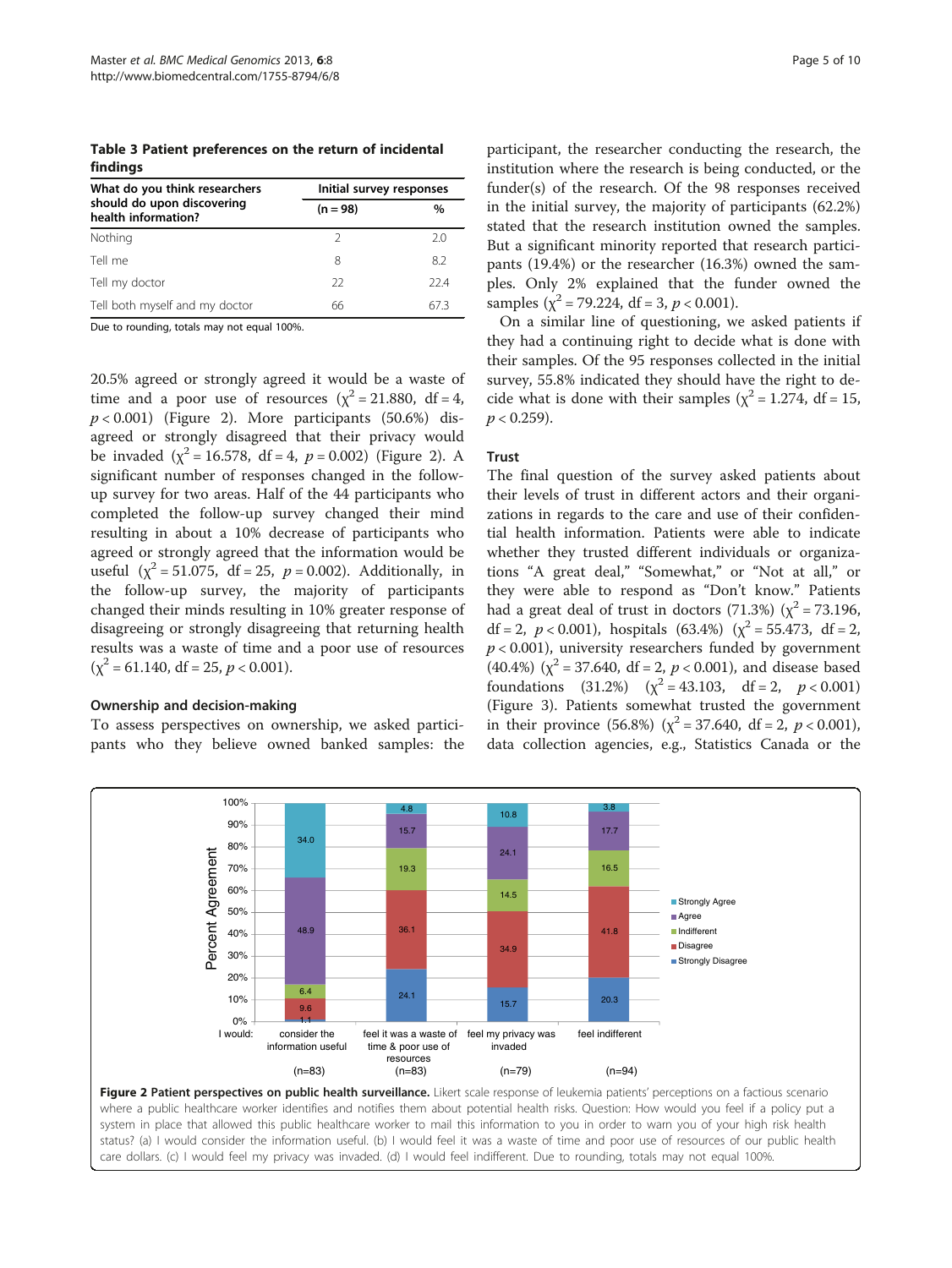<span id="page-5-0"></span>

may not equal 100%.

Canadian Institute for Health Information (65.6%) ( $\chi^2$  = 52.966,  $df = 2$ ,  $p < 0.001$ ), and industry-funded university research (59.8%) ( $\chi^2 = 32.719$ , df = 2, p < 0.001) (Figure 3). Most patients had quite low levels of trust towards for-profit industry (61.7%) ( $\chi^2$  = 52.621, df = 2,  $p < 0.001$ ) and the insurance industry (56.7%) ( $\chi^2$  = 44.923, df = 2,  $p < 0.001$ ). Of those patients who completed the follow-up survey, 16 participant responses changed such that there was even less trust towards for-profit industry ( $\chi^2$  = 27.856, df = 12, p = 0.006), and 15 participants changed responses showing slightly less trust towards hospitals ( $\chi^2$  = 7.979, df = 3, p = 0.046) (data not shown).

# **Discussion**

Much public perception research on the ethical and legal aspects of research involving biobanks has been performed with patient populations, including adults and children, and healthy volunteers (e.g., general public, US veterans, and racial groups) in many jurisdictions. Yet little research has been conducted to specifically assess the perceptions of Canadian cancer patients. Surveying Canadian cancer patient perceptions provides an opportunity to compare these perceptions to those of different populations surveyed in other research studies. This work helps to provide a picture of the breadth of opinions relevant to the ethical and legal controversies associated with biobanking.

# Consent

The topic of informed consent as it relates to biobanking has dominated public perception studies. A recent review shows that 51% of the 87 different empirical studies

on biobanking discuss stakeholder perceptions on consent [\[23\]](#page-9-0). In our study, we limited our question to three consent types, despite the multitude of possible consent models for biobanking, so as to maintain simplicity in our questionnaire and because many of the ethical and legal issues for other variations of consent are similar [[24\]](#page-9-0). Our results clearly showed that of the three options provided (re-consent, one-time consent, and tiered consent), the majority of patients (59.6%) preferred a one-time consent. However, many preferred a form of consent that was more specific and ongoing in nature (e.g., some preferred to re-consent and nearly a third chose tiered consent). Our results corroborate findings from some studies done in other jurisdictions. One study analyzing consent preferences from breast cancer survivors in the Netherlands showed that 61% indicated that they would like to choose the type of future research, 56% preferred a one-time general consent model, and 45% indicated that they would rather give permission for the current research, but not for other future research [[25](#page-9-0)]. Another study examined the views on consent of African American and White American cancer patient groups who attended two healthcare facilities in Atlanta, Georgia. The researchers found that although the vast majority of patients from both cohorts were willing to participate (95%), 57% desired that researchers choose the type of future research using their samples while 10% wanted to choose using a checklist of options, and 33% explained either option would be fine [\[26](#page-9-0)]. It is unknown why there are differences between different populations of cancer patients, but many factors could influence the difference in opinions including the ways in which the questions were posed in the surveys.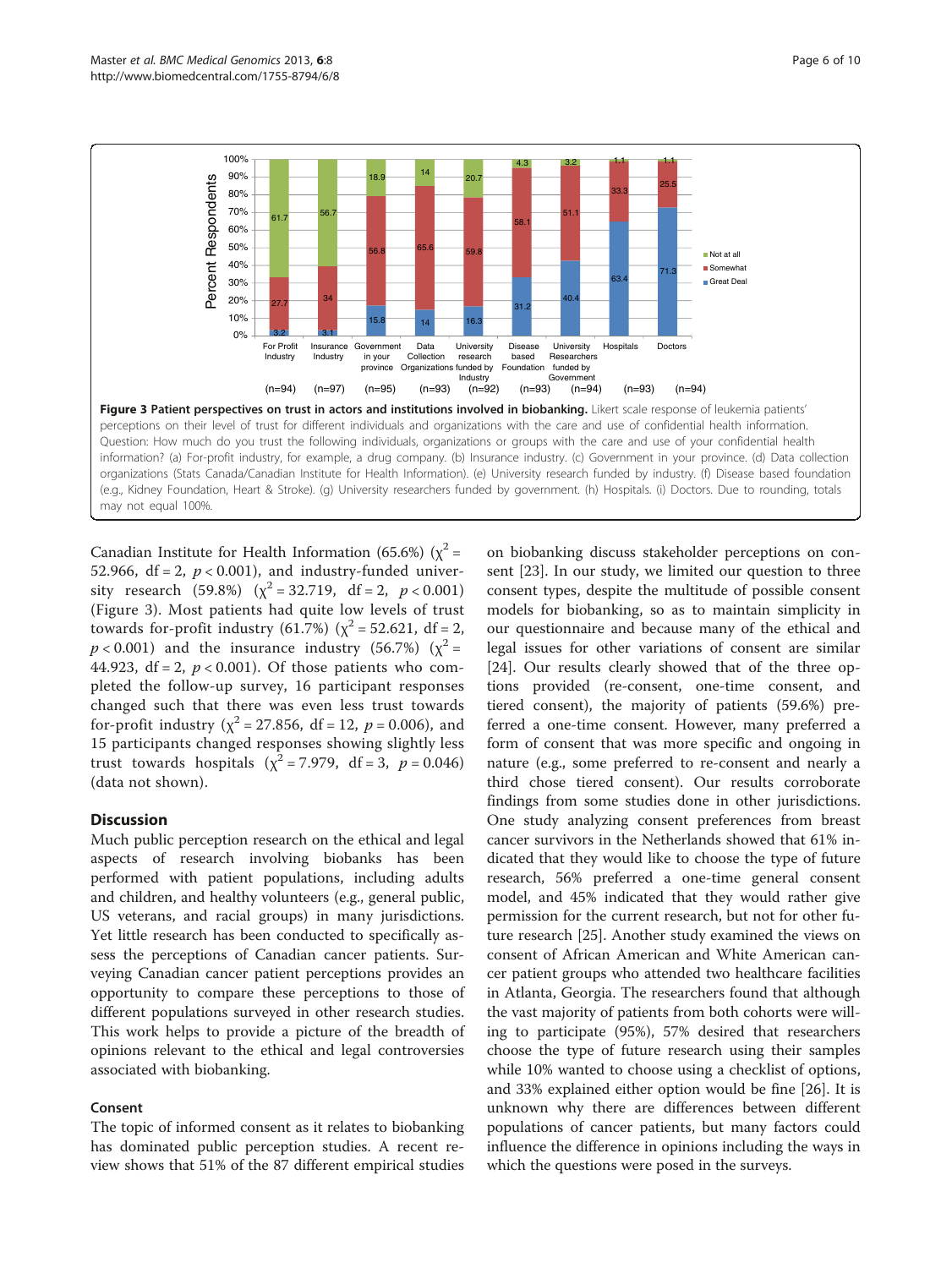Results of studies with the general population (who may or may not be patients) are in some respects comparable, but interesting differences are also present. In contrast to our study, a US nationwide study that offered participants different choices showed that 48% preferred blanket consent (consent for any future research), 42% preferred being asked at the initiation of each study, and 10% preferred tiered consent [[27\]](#page-9-0). In addition, a study conducted by our group surveying 1201 Albertans demonstrated that 51.8% preferred one-time consent, 30.2% chose tiered consent, and 18.0% preferred re-consent [\[22](#page-9-0)]. The slightly higher preference for a one-time consent by patients as compared to those in the general public may be due to their personal interest in the research and the high degree of trust in their medical team. In total, these results are similar to findings from our study and indicate that while the majority of participants are comfortable with a one-time consent, many prefer tiered consent or re-consent approaches indicating a desire for control.

We asked patients additional questions on re-consent and compared our results to a survey of 1201 Albertans [[22\]](#page-9-0), and a nationwide study of approximately 8735 Americans [[27](#page-9-0)] (Table 4). Approximately 58% of patients and Albertans reported that re-consent was a waste of time and money compared to only 27% of Americans. Interestingly, 33.7% of patients and 26% of Americans thought it would be bothersome to reconsent in contrast to 51.9% of Albertans who felt this way. On other points, it seemed overall that cancer patient opinions from our survey on control, trust, or feeling respected and involved differed from the US general public and aligned more with the views of Albertans (Table 4). One possible explanation is that perhaps cancer patients, a group that has frequent interaction with the healthcare system, have a higher degree of trust in their physicians and researchers than the general public. Their situation may also mean that they view the relevant research as important and, as a result, feel less need to provide specific and ongoing consent.

#### **Withdrawal**

Very little public perception research covers the topic of withdrawing consent in the context of biobanking [[23](#page-9-0)] and in many cases questions surrounding withdrawal are intimately tied to issues of privacy, consent, and trust. Most of the patients in our study (62.6%) wanted to have the right to withdraw consent at any time. Our results found less support for unlimited withdrawal as compared to Albertans, where 71.2% indicated that participants should have a right to withdraw [\[22](#page-9-0)]. However, our results were similar to a Swedish study where 62% of participants reported feeling positive about the right to withdraw [\[28\]](#page-9-0). Yet there are studies that have found very different results. For example, an evaluation of 600 adult Egyptian patients found that only 28.8% believed in the right to withdraw their blood samples [[29\]](#page-9-0). There is also evidence to suggest that some participants do not perceive a reason to withdraw, but feel it is an option that should be maintained in case others had concerns about the study [\[30](#page-9-0)]. Reasons for withdrawal could include a breach of security or scandal, negative news media about the research, changes to a participant's health status, burdensome requests from researchers, and negative responses from peers [[31\]](#page-9-0). Most interesting was that compared to the initial survey results, more patients indicated that they should not have the right to withdraw in the follow-up survey. We speculate that this observation may be partially explained by the high degree of trust patients place in university-funded researchers and medical staff, and that they believe that biobanking research could advance medical treatments for leukemia.

The right to withdraw from research is supported by virtually all research ethics policies, but there are issues with the practicality of withdrawing consent as it relates to biobanking. Some are concerned that the right to withdraw consent for biobanking may be eroding because it could cause sample bias in a given population [[32-34](#page-9-0)]. Yet withdrawing consent is a fundamental research ethics norm [[35\]](#page-9-0). Overall, results from our study showed that patients reported they should have the right to withdraw consent at any time.

Table 4 A comparison of opinions on re-consenting for future biobanking research

|                                | Patient survey (%)      |                               |                         | US population (%)             | Albertans (%)           |                               |
|--------------------------------|-------------------------|-------------------------------|-------------------------|-------------------------------|-------------------------|-------------------------------|
| I would feel:                  | Agree-strongly<br>agree | Disagree-strongly<br>disagree | Agree-strongly<br>agree | Disagree-strongly<br>disagree | Agree-strongly<br>agree | Disagree-strongly<br>disagree |
| It was a waste of time & money | 58.1                    | 36.6                          | 27                      | 73                            | 58.5                    | 30.8                          |
| Bothered                       | 33.7                    | 45.8                          | 26                      | 74                            | 51.9                    | 39.1                          |
| have control                   | 36.9                    | 28.5                          | 75                      | 25                            | 51.0                    | 32.5                          |
| More trust in the study        | 39.5                    | 26.7                          | 75                      | 25                            | 48.1                    | 34.8                          |
| Respected and involved         | 51.7                    | 18.4                          | 81                      | 19                            | 56.7                    | 26.5                          |

Due to rounding, totals may not equal 100%.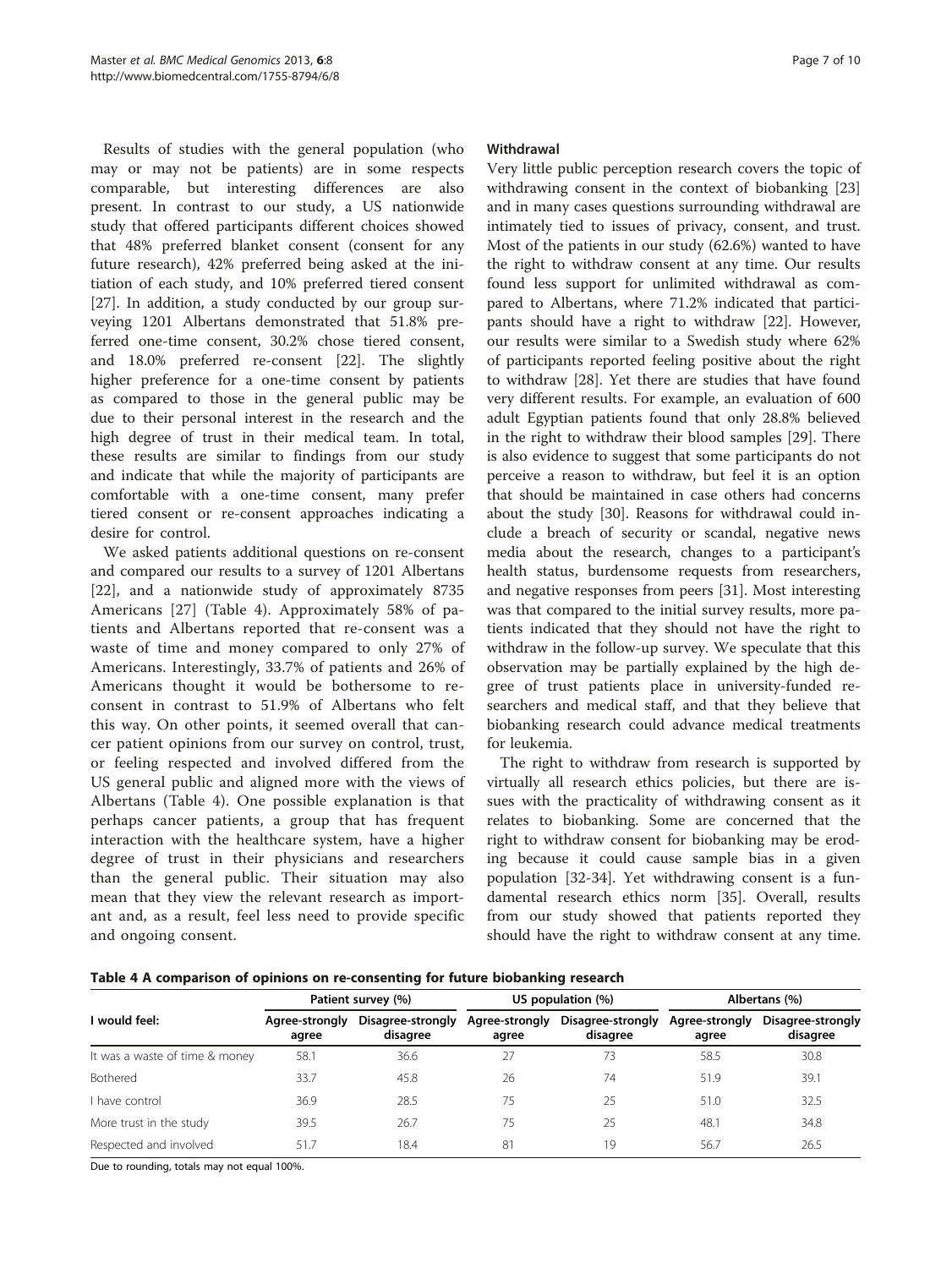An additional complication in the context of banking samples from cancer patients is determining who has the authority to withdraw samples when there is no legal will or declaration of a proxy. This is especially important in the case of collecting and storing samples from cancer patients because patients could die soon after donation. Additional empirical research examining the complexities of the right to withdraw and the perceptions of different stakeholders is needed.

#### Anonymity

Patient preferences of whether samples are either deidentified or fully anonymized and cannot be traced back to the donor were roughly 50–50. Yet having samples fully anonymized becomes problematic when collecting and storing samples involving cancer patients because the diagnosis of samples is linked to the tailoring of treatment regimens for individual patients. It is unclear from our questionnaire whether patients understood this caveat when responding to the survey question.

#### Return of results

In general, research tells us that the general public and patients have a strong desire to receive individual results either for them or their descendants [\[23](#page-9-0)]. Our results confirm this trend. Indeed, about 98% of those surveyed wanted this information to be disclosed to themselves, their physicians, or both. This is, in fact, one of the few areas of almost universal agreement.

These results are similar to the perceptions of Albertans where 90% of participants wanted to be informed of research results in some way [[22\]](#page-9-0). In general, many studies confirm that the public and patients have a strong preference to know research results [\[29,36-38](#page-9-0)]. However upon further examination of the types of research results participants desire, the numbers differ. Several studies indicate that many participants want to receive results in situations where treatment options are available and have a lower desire to know results for either untreatable conditions or where the significance of the finding is not well understood [[39-41](#page-9-0)]. Our results clearly show that cancer patients have a high desire to know the results of research. Yet we reason that if patients were provided details on the different types of results that might be returned, their views are likely to be nuanced as we have seen in other studies.

#### Ownership and decision making

In the few surveys that capture perceptions on ownership, about 23-53% of participants report that the participant themselves are the owners of the samples [[25,41,42\]](#page-9-0). Surprisingly, our survey results showed that only 19.4% of patients believed they were the owners and the majority (62.2%) believed that research institutions

owned the samples. The survey of Albertans also showed a relatively high number of participants (44.3%) believed that the research institution owned samples, although a significant minority (25.7%) of respondents believed they owned the samples [[22\]](#page-9-0). We speculate that the high number of patients believing that the research institution owns the samples could be because they perceive government-funded researchers to be trustworthy and, therefore, feel comfortable with the research institution having an ownership-like interest. In addition, as we did not define the term "research institution," patients may conflate research institution with the hospital where they were treated (which, admittedly, is often the case). This explanation is supported by another study that observed that many patients responded that the hospital owned the samples [\[42](#page-9-0)]. Yet despite many patients believing that research institutions own samples, the majority of patients (55.8%) indicated that they have the right to decide what is done with their samples. These findings are reinforced from a study showing that many participants prefer multiple data sharing options and want some control on decision-making [[43\]](#page-9-0). More research is needed to better understand participant conceptions of ownership, the right to decide, and the factors that influence desires for control over their samples and health information.

# Trust

Patients reported higher levels of trust in doctors, hospitals, and government-funded university researchers, moderate levels of trust in their provincial government, and low levels of trust in for-profit industry and insurance companies. Near identical results were also seen when surveying Albertans [\[22](#page-9-0)] and similar findings were seen in other public perception research [\[44,45](#page-9-0)]. Other than trusting actors in various organizations, there is some data suggesting that participants show less trust of biorepository research that has the potential to cause stigmatization or discrimination, or goes against deeply held cultural or religious beliefs, e.g., lineage determination, behavioral disorders, and inbreeding [\[5](#page-8-0)[,10,20,36,44,45\]](#page-9-0). Although our survey questions did not discuss the different areas in which research samples may be used, in general, cancer patients have similar high levels of trust in the organizations as seen in other studies [[22](#page-9-0)].

# Limitations

The survey has several important limitations that merit discussion. It considers the opinions of leukemia patients from a specific geographical location, and opinions of cancer patients from other areas or other types of patients (i.e., surgical) may vary. To maintain anonymity, our survey did not gather information related to age, education, ethnicity, or religious background or belief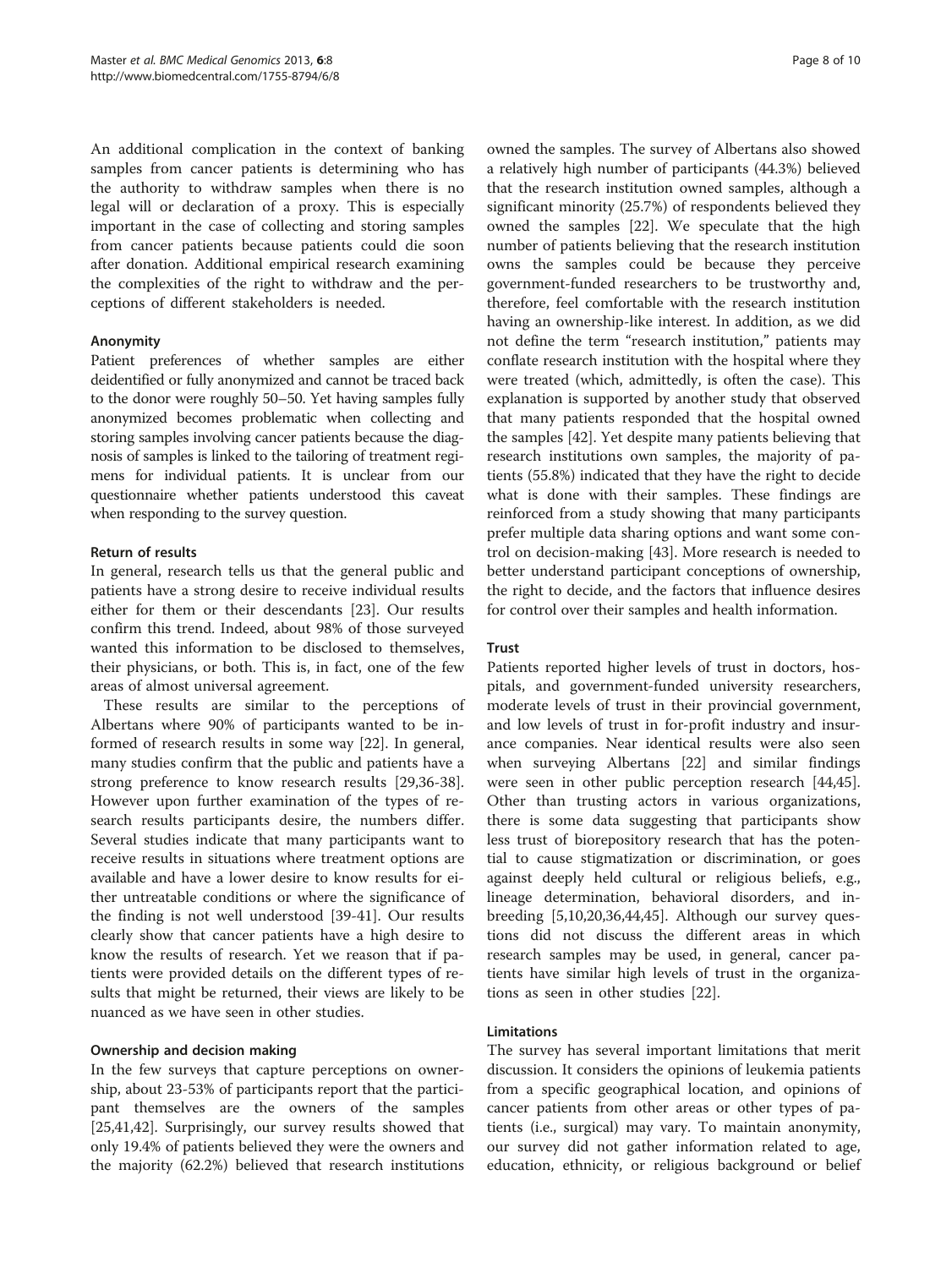<span id="page-8-0"></span>system, and correlate this information with participant responses. One limitation specific to our survey was that some participants did not complete questions containing multiple parts (e.g., A through E) where each part required a single Likert scale response. We suspect that this may be due to misinterpreting the instructions which asked for a single response to each part, and this may bias responses as these were excluded from the analysis. As our survey was meant to capture broad patient perspectives and compare them with those of other Canadian stakeholders, we did not pose questions that attempted to determine the reasons behind participant responses. Future qualitative research with cancer patients would complement our survey and permit a richer understanding of reasons behind differing viewpoints.

#### Conclusions

Our survey results of Canadian cancer patients' perceptions on the ethical and legal issues of biobanking showed several interesting differences and similarities with the results of other surveys. Results on consent showed that many patients desire some form of control. As with most other studies, there seems to be general agreement that returning results of research and allowing participants to withdraw consent are desirable practices. It is interesting to note that as compared to the results of other surveys, more patients in our study felt that they should not have the right to withdraw consent. Although a statistically relevant association was not found, we speculate that because this patient population has a high degree of trust in their doctors, the hospital, and university-based researchers, they may not feel as strongly about a need for a right to withdraw. In addition, their belief in the importance of biobanking research for leukemia may also influence their views. Similarly, the high numbers of patients believing that the research institution owns their samples could also be explained, in part, by the elevated levels of trust they have for their clinical staff and researchers. Our study is one of a few that examines Canadian patient perceptions on biobanking and provides an important contribution to the broader understanding and public discourse surrounding biobanking, and thus has relevance for the development of research policy on biobanking.

# Additional file

[Additional file 1:](http://www.biomedcentral.com/content/supplementary/1755-8794-6-8-S1.pdf) Stakeholder survey: perspectives on biobanking and tissue sampling. General population/patient population questionnaire.

#### Competing interests

The authors declare they have no competing interests.

#### Authors' contributions

All authors made substantial contributions to the conception and design of the research study, including drafting survey questions. ZM analyzed and interpreted the data, prepared tables and figures, and initially drafted the manuscript. JC disseminated the survey to participants, collected survey responses and critically revised the manuscript for important intellectual content. CR helped analyze and interpret the data, performed the statistical analysis, and revised the manuscript for important intellectual content. MM and JW helped analyze and interpret the data, and critically revised the manuscript for important intellectual content. TC helped write the initial draft of the manuscript, helped analyze and interpret the data, and critically revised the manuscript for important intellectual content. All authors have given final approval of the manuscript to be published.

#### Acknowledgements

This project would not be possible if it were not for the participants who took the time to complete the questionnaire(s) and we are most grateful for their time and efforts. We thank Drs. Mark Minden, Aaron Schimmer, Karen Yee, Andre Schuh, Vikas Gupta, and Joseph Brandwein for allowing us to recruit patients in their clinics at the Princess Margaret Hospital. This work was supported by the Cancer Stem Cell Consortium (CSCC) with funding from the Government of Canada through Genome Canada and the Ontario Genomics Institute (OGI-047); Allergy, Genes and Environment Network of Centres of Excellence Inc. (AllerGen); the Interdisciplinary Chronic Disease Collaboration funded by the Alberta Heritage Foundation for Medical Research (Alberta Innovates); and the Office of the Privacy Commissioner of Canada. We acknowledge the support of the cbcf Tumor Bank. We also like to thank Professor Amy Zarzeczny, Dr. Erin Nelson, Dr. Don Willison, Dr. Kathy Hudson, and the University of Alberta's Population Research Laboratory for their input in the design of the survey and approach. We are most appreciative for project support by Ms. Robyn Hyde-Lay. We would also like to thank the two reviewers for their insightful comments and feedback which have served to strengthen the manuscript.

#### Author details

<sup>1</sup> Alden March Bioethics Institute, Albany Medical College, 47 New Scotland Avenue, MC 153, Albany, NY 12208-3478, USA. <sup>2</sup>Health Law and Science Policy Group, Rm 461 Law Centre, University of Alberta, 89 Avenue and 111 Street, Edmonton, AB T6G 2H5, Canada. <sup>3</sup>Ontario Cancer Institute, Princess Margaret Hospital, University Health Network, 101 College Street, TMDT 3- 912, Toronto, ON M5G 1L7, Canada. <sup>4</sup>Campbell Family Cancer Research Institute/Ontario Cancer Institute, University Health Network, Faculty of Medicine, University of Toronto, MaRS TMDT 8-363 101 College Street, Toronto, ON M5G 1L7, Canada. <sup>5</sup>Princess Margaret Cancer Center, Campbell Family Cancer Research Institute/Ontario Cancer Institute, University Health Network, Faculty of Medicine, University of Toronto, 610 University Avenue, 9-113, Toronto, ON M5G 2M9, Canada. <sup>6</sup> Health Law and Science Policy Group, Rm 462 Faculty of Law and School of Public Health, Law Centre, University of Alberta, 89 Avenue and 111 Street, Edmonton, AB T6G 2H5, Canada.

#### Received: 8 October 2012 Accepted: 28 February 2013 Published: 8 March 2013

#### References

- 1. Zika E, Paci D, Schulte in den Bäumen T, Braun A, RijKers-Defrasne S, Deschênes M, Fortier I, Laage-Hellman J, Scerri CA, Ibarreta D: Biobanks in Europe: Prospects for harmonisation and networking. Joint Research Centre, European Commission. [<http://ftp.jrc.es/EURdoc/JRC57831.pdf>].
- 2. The Cancer Human Biobank: [\[http://cahub.cancer.gov/](http://cahub.cancer.gov/)].
- 3. BBMRI Biobanking and Biomolecular Resources Research Infrastructure: [[http://www.bbmri.eu/index.php?](http://www.bbmri.eu/index.php?option=com_content&view=frontpage&Itemid=27)
- [option=com\\_content&view=frontpage&Itemid=27\]](http://www.bbmri.eu/index.php?option=com_content&view=frontpage&Itemid=27). 4. Statistics Canada. Biobank: [[http://www.statcan.gc.ca/survey-enquete/](http://www.statcan.gc.ca/survey-enquete/household-menages/5071u-eng.htm) [household-menages/5071u-eng.htm\]](http://www.statcan.gc.ca/survey-enquete/household-menages/5071u-eng.htm).
- 5. Master Z, Resnik DB: Incorporating exclusion clauses in informed consent for biobanking. Camb Q Healthc Ethics. in press.
- 6. Charo RA: Body of research ownership and use of human tissue. New Engl J of Med 2006, 355:1517–1519.
- 7. Boggio A: Ownership of samples and data and territorial restrictions concerning data and samples beyond national boundaries. In Ethical